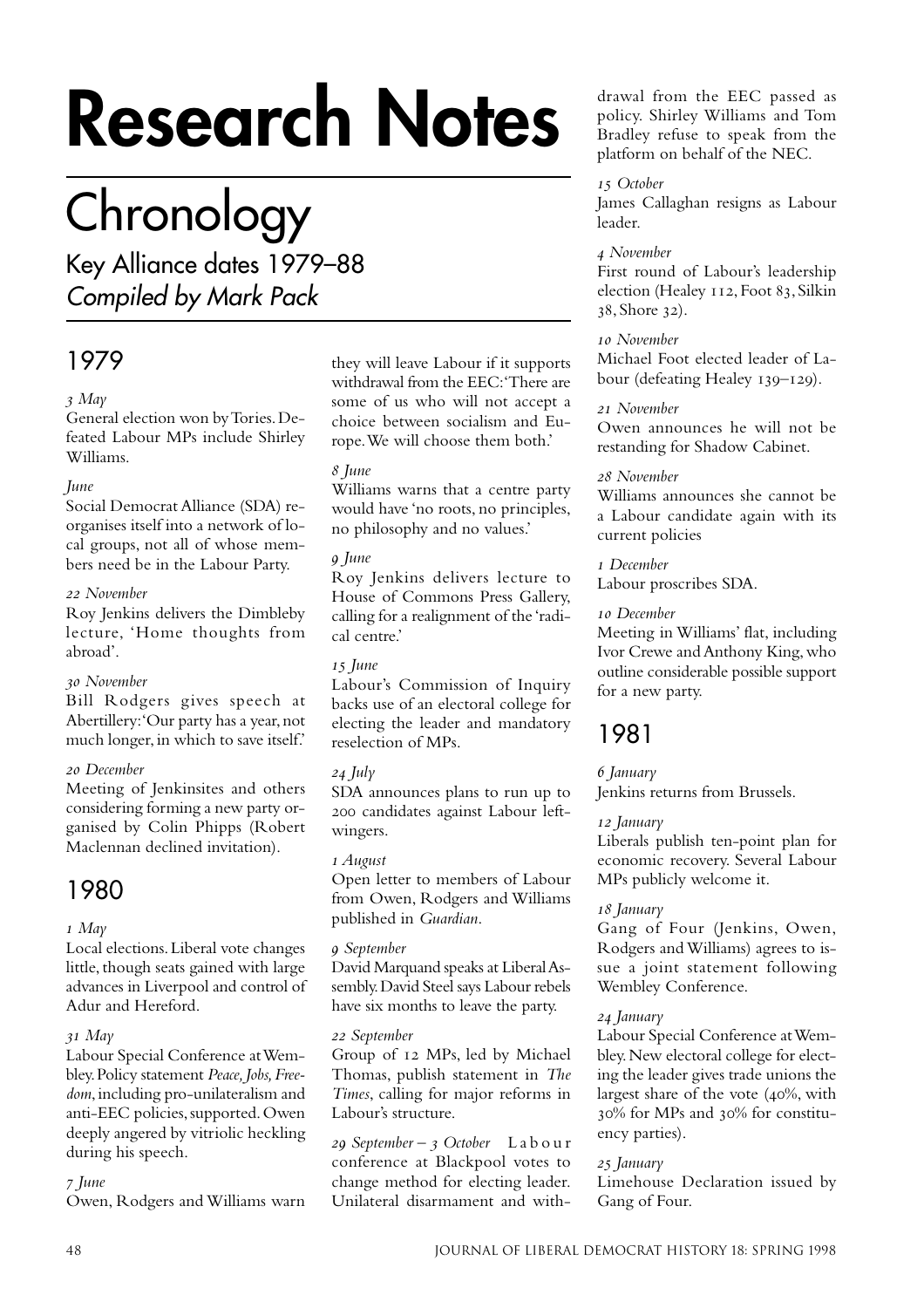#### *January*

Nine Labour MPs join Council for Social Democracy

#### *January*

Owen tells his local party he will not be standing for Labour in the next election.

#### *February*

Advert published in *Guardian* sees people declare their support for the Council for Social Democracy, and elicits 25,000 letters of support. Alec McGivan appointed organiser.

#### *February*

Council moves into offices in Queen Anne's Gate. Williams resigns from NEC.

#### *February*

Two Labour MPs resign whip to sit as social democrats.

#### *March*

Ten Labour MPs and nine peers resign whip so sit as social democrats.

#### *March*

Christopher Brocklebank-Fowler becomes only Conservative MP to join Council.

#### *March*

Official launch of SDP in Connaught Rooms, Covent Garden attracts more than 500 press.

#### *April*

Anglo-German Königswinter conference: Rodgers, Williams and Steel meet and agree on the outlines of an alliance between their parties.

#### *May*

Local elections: Liberal vote rises thanks to increase in number of candidates; take control of Isle of Wight and hold balance on eight county councils. Small number of independent social democrat candidates make little impression.

#### *June*

Publication of *A Fresh Start for Britain*, a joint Liberal-SDP policy statement, along with photo-opportunity of Steel and Williams sitting on the lawn of Dean's Yard, Westminster.

 *July*

Warrington byelection: Labour's

majority cut from  $10,274$  to  $1,759$ . Jenkins stands for Alliance: 'This is my first defeat in 30 years of politics and it is by far the greatest victory in which I have participated.'

#### *September*

Liberal Assembly at Llandudno. Jenkins and Williams address fringe meeting. Motion calling for an electoral pact overwhelmingly carried. Steel calls for delegates to 'Go back to your constituencies and prepare for government.'

SDP rolling conference travels by train between London, Perth and Bradford.

 *October* Croydon North-West byelection won by Liberal Bill Pitt.

#### *October*

Healey just defeats Benn's challenge for the Labour deputy leadership.

### *November*

Crosby byelection won by Shirley Williams.

*December* Gallup poll shows  $51\%$  would vote Liberal/SDP.

# 1982

 *January*

Rodgers breaks off negotiations with Liberals over seat allocation for forthcoming general election.

 *March* Jenkins wins Glasgow Hillhead byelection.

 *April* Liberal-SDP negotiations over division for seats for general election concluded.

 *April* Argentina invades Falkland Islands.

#### *May*

Local elections. Liberals win five times as many seats as the SDP, which makes a net loss.

#### *June*

Tories gain Mitcham & Morden (byelection caused by Bruce Douglas-Mann resigning his seat on defecting to the SDP in order to stand again under his new party's colours).

 *June* End of Falklands war.

 *July* Jenkins defeats Owen to become SDP leader.

*September* Williams elected SDP President.

# 1983

 *February* Simon Hughes wins Bermondsey byelection.

#### *March*

Darlington byelection: SDP candidate slumps to a poor third; Labour's victory saves Michael Foot's leadership.

#### *May*

Local elections. Alliance's national vote slips, though number of seats increases. Thatcher calls general election for 9 June.

#### *May*

Ettrick Bridge meeting: Steel attempts to remove 'Prime Ministerdesignate' title from Jenkins.

 *June*

Mrs Thatcher wins general election; Alliance  $(25.4\%)$  almost catches Labour  $(27.6\%)$ . Liberals win  $17$  MPs  $(from 13)$ , SDP 6 (from 29); Rodgers and Williams defeated.

 *June* Foot announces he will not restand as Labour leader.

 *June* Jenkins resigns as SDP leader.

 *June* Owen becomes SDP leader unopposed.

*July* Liberals fail to win Penrith & Border byelection by 553 votes.

# *July*

David Steel starts three months' sabbatical.

#### *September*

SDP conference at Salford rejects proposals for joint selection of Euro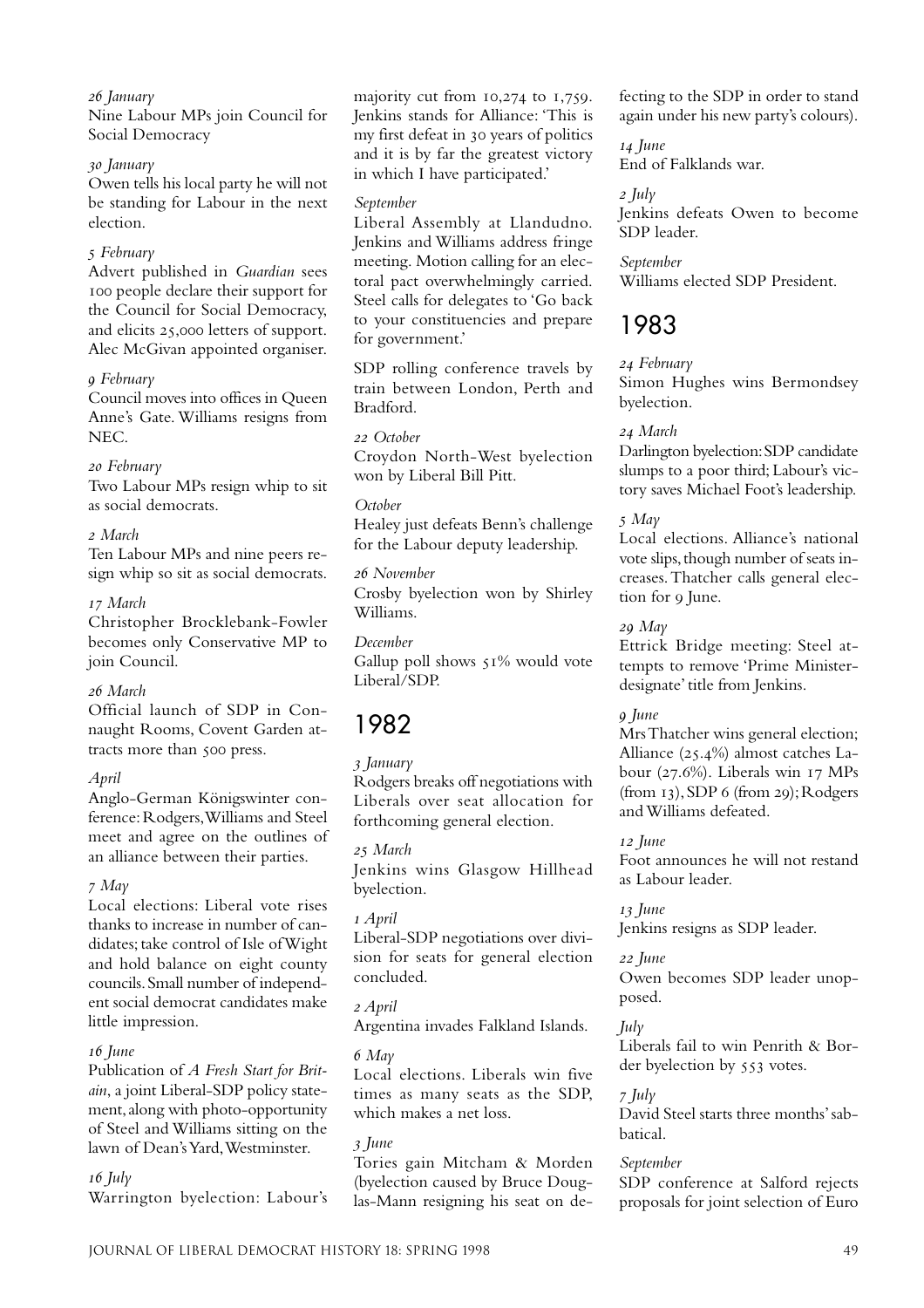and Westminster candidates and any chance of merger before election.

# 1984

## *May*

Local elections. Alliance makes net gains of 160 seats.

## *June*

European elections. Alliance wins 19.1% and no seats but SDP wins Portsmouth South byelection.

## *September*

Steel defeated at Liberal Assembly over calls to withdraw cruise missiles from Britain.

# 1985

 *May*

Local elections. Alliance gains over 200 seats and 24 out of 39 English county councils end up under no overall control.

# *July*

Liberals win Brecon & Radnor byelection. During July (and again in September), Alliance briefly tops opinion polls.

# *September*

Successful SDP conference at Torquay represents high point of SDP strength and self-confidence.

# *December*

Audience of over  $15$  million watches John Cleese present party political broadcast on PR for SDP – possibly the most-watched PPB ever.

# 1986

# *May*

Liberals win Ryedale byelection and just miss West Derbyshire. Local elections: Alliance gain control of Adur and Tower Hamlets and make a net gain of around 380 seats.

# *May*

Owen reacts furiously to Steel's hints to press that Alliance Defence Commission report will recommend no replacement for Polaris nuclear submarine fleet.

#### *June*

Alliance Defence Commission reports, avoiding decision on Polaris replacement. Owen and Steel subsequently explore options for Anglo-French cooperation over nuclear deterrent (the 'Euro-bomb').

# *July*

Liberals narrowly fail to win Newcastle-under-Lyme after hard-hitting campaign which draws criticism from David Steel.

## *September*

Liberal Assembly in Eastbourne defeats leadership over European cooperation on nuclear weapons.

# 1987

 *January*

'Relaunch' of Alliance at Barbican rally. Joint Alliance parliamentary spokesmanships announced.

 *February* SDP wins Greenwich byelection.

## *March*

Liberals hold Truro in byelection caused by David Penhaligon's death in a car accident in December 1986.

# *May*

Local elections: Alliance gains over 450 seats. Labour losses and Conservative gains lead Thatcher to call general election.

# *June*

Mrs Thatcher wins general election. Alliance's vote drops by  $2.9\%$ . SDP falls from  $8$  to  $\varsigma$  seats (Jenkins loses Hillhead) and Liberals from 19 to 17.

# *June*

Owen gives press conference where he appears to reject any attempts at merger.

# *June*

Steel announces to media support for merger. Owen fails to receive his message before being contacted by the press and accuses Steel of trying to bounce him.

# *June*

SDP National Committee decides to hold a ballot on whether to negotiate over merger with Liberals.

## *July*

'Yes to Unity' campaign launched by SDP pro-merger members.

# *August*

SDP votes  $57\%$  –43% in favour of merger negotiations.

 *August* Owen resigns as SDP leader.

 *August* Maclennan becomes SDP leader.

# *September*

Liberal Assembly votes to open negotiations on merger.

# *December*

Merger negotiators agree on 'New Liberal Social Democratic Party' (or 'Alliance' for short) as the new party's name, but forced to rethink after Liberal Party Council protests.

# 1988

# *January*

'Dead parrot' policy document (*Voices and Choices for All*) issued and then withdrawn.

# *January*

Special Liberal Assembly in Blackpool approves merger by 2099 to 385, subject to a ballot of members.

# *January*

SDP conference in Sheffield approves merger by  $273$  to  $28$ (Owenites largely abstain or are absent), subject to a ballot of members.

# *March*

Liberal and SDP members' ballots give majorities for merger (Liberals  $46,376 - 6,365$ ; SDP  $18,872 - 9,929$ ).

# *March*

Press launch of Social and Liberal Democrats.

# *March*

Constitution of new party comes into force at midnight.

# *March*

Owenite 'Continuing SDP' launched.

# *March*

Public meeting to launch Social and Liberal Democrats.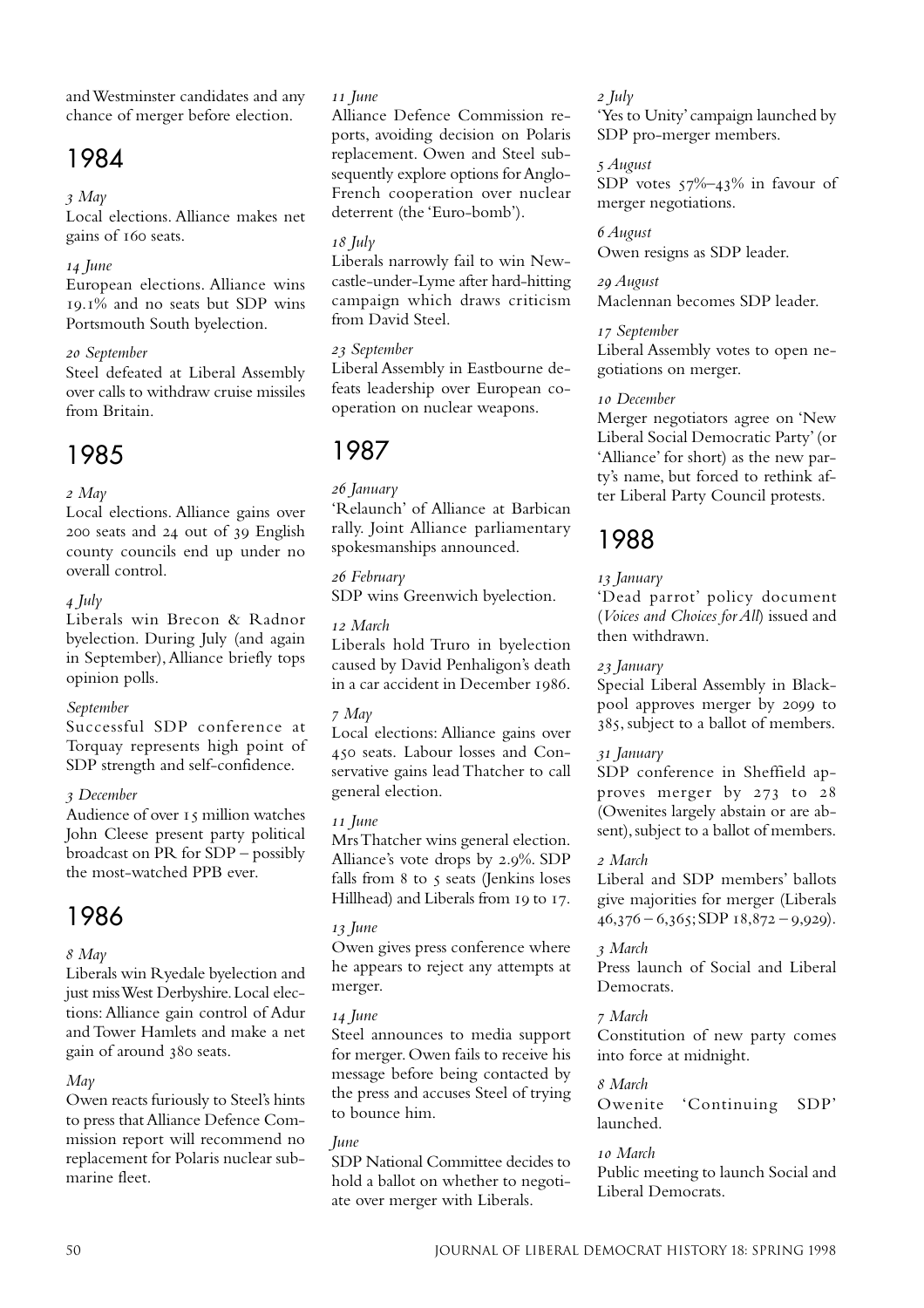# Bibliography

Key sources on Alliance history. Compiled by Mark Pack

# Books and booklets

- Leighton Andrews, *Liberalism versus the Social Market Economy* (Hebden Royd Publications, 1985)
- Paddy Ashdown, *After the Alliance* (Hebden Royd Publications, 1987)
- Peter Bartram, *David Steel* (W.H. Allen,  $1981$
- Alan Beith, *The Case for the Liberal Party and the Alliance* (Longman, 1983)
- Alan Beith, *The Fullness of Freedom* (Hebden Royd Publications, 1987)
- Vernon Bogdanor (ed.), *Liberal Party Politics* (OUP, 1983)
- Duncan Brack, *The Myth of the Social Market* (LINk Publications, 1989)
- Duncan Brack (ed.), *Why I am a Liberal Democrat* (Liberal Democrat Publications, 1996)
- Ian Bradley, *Breaking the Mould?*  $(Martin Robertson, 1981)$
- Ian Bradley, *The Strange Rebirth of Liberal Britain* (Chatto & Windus,  $1985)$
- John Campbell, *Roy Jenkins* (Weidenfeld & Nicolson, 1983)
- N. Carter, *Is There Life After Hanging?* (Centre for the Analysis of Social Policy, Bath University, 1986)
- Ken Coates, *T¡he Social Democrats: those who went and those who stayed* (Nottingham 1983)
- Chris Cook, *A Short History of the Liberal Party 1900-1992* (Fourth edition, Macmillan, 1993)
- Ivor Crewe & Anthony King, SDP: *The Life and Death of the Social Democratic Party* (OUP, 1995) (re*viewed in History Group Newsletter* 13, December 1996)
- Arthur Cyr, *Liberal Politics in Britain* (Transaction Books, 1988) (re*viewed in History Group Newsletter 14, March 1997)*

Ralf Dahrendorf, *After Social Democracy* (Unservile State Paper, 1980)

- Radhika Desai, *Intellectuals and Socialism: 'Social Democrats' and the Labour Party* (Lawrence & Wishart,  $1994$ )
- Henry Drucker, 'All the King's Horses and All the King's Men', in Paterson and Thomas (eds.), *Social Democratic Parties in Western Europe* (OUP, 1986)
- R Eccleshall (ed.), *British Liberalism: Liberal Thought from the s to* 1980s (Longman, 1986)
- Tony Greaves & Rachel Pitchford, *Merger: The Inside Story* (Liberal Renewal, 1989) (reviewed in this *issue)*
- M.B. Hamilton, *Democratic Socialism in Britain and Sweden* (Macmillan, 1080)
- Stephen Haseler, *The Tragedy of Labour* (Basil Blackwell, 1980)
- Roy Jenkins, *Partnership of Principle* (Secker & Warburg,  $1983$ )
- Roy Jenkins, *A Life at the Centre* (Macmillan, 1991)
- Jeremy Josephs, *Inside the Alliance*  $(John Martin, 1983)$
- David Marquand, *Russet-coated Captains: The Challenge of Social Democracy* (SDP, 1981)
- David Marquand, *The Unprincipled Society* (Fontana, 1988)
- John Martin (ed.), *The Meaning of Social Democracy and Other Essays*  $(John Martin, 1982)$
- Don MacIver (ed.), *The Liberal Democrats* (Prentice Hall, 1996)
- Michael Meadowcroft, *Liberalism and the Left* (Liberator Publications,  $1082)$
- Michael Meadowcroft, *Liberalism and the Right* (Liberator Publications,  $1083)$

Michael Meadowcroft, *Social Democracy – Barrier or Bridge?* (Liberator Publications,  $1981$ 

Michael Meadowcroft & David

Marquand, *Liberalism & Social Democracy* (Liberal Publications, 198<sub>1</sub>)

- Stuart Mole, *The Decade of Realignment: The Leadership Speeches of* David Steel 1976-1986 (Hebden Royd, 1986)
- Matthew Oakeshott, *The Road from Limehouse to Westminster* (Radical Centre for Democratic Studies in Industry and Society, 1981)
- David Owen, *Face the Future*  $($ Jonathan Cape,  $1981)$
- David Owen, *A Future That Will Work: Competitiveness and Compassion* (Penguin, 1984)
- David Owen, *A United Kingdom*  $($ Penguin,  $1986)$
- David Owen, *Personally Speaking to Kenneth Harris* (Weidenfeld & Nicolson, 1987)
- David Owen, *Time to Declare*  $(Michael Joseph, 1991)$
- David Owen & David Steel, *The Time Has Come* (Weidenfeld & Nicolson, 1987)
- S. Padgett & W. Patterson, *A History of Social Democracy in Postwar Eu* $rope$  (Longman,  $1981$ )
- William Paterson & Alistair Thomas (eds.), *The Future of Social Democracy* (Clarendon Press, 1986)
- William Rodgers, *The Politics of Change* (Secker & Warburg, 1982)
- Hannan Rose (ed.), *Where Next?, Radical Quarterly* special edition, 1987
- David Steel, *Partners in One Nation* (Bodley Head, 1985)
- David Steel, Aga*inst Goliath: David Steel's Story* (Weidenfeld & Nicolson, 1989)
- Hugh Stephenson, *Claret and Chips: The Rise of the SDP* (Michael Joseph,  $1982$
- John Stevenson, *Third Party Politics since : Liberals, Alliance and Liberal Democrats* (Blackwell, 1983)
- Patricia Lee Sykes, *Losing from the Inside: The Cost of Conflict in the British Social Democratic Party* (Second edition, Transaction Books, 1990) *(reviewed in this issue)*
- David Thomson, *The Shock Troops of Pavement Politics? An Assessment of the Influence of Community Politics in the Liberal Party* (Hebden Royd, 1985)